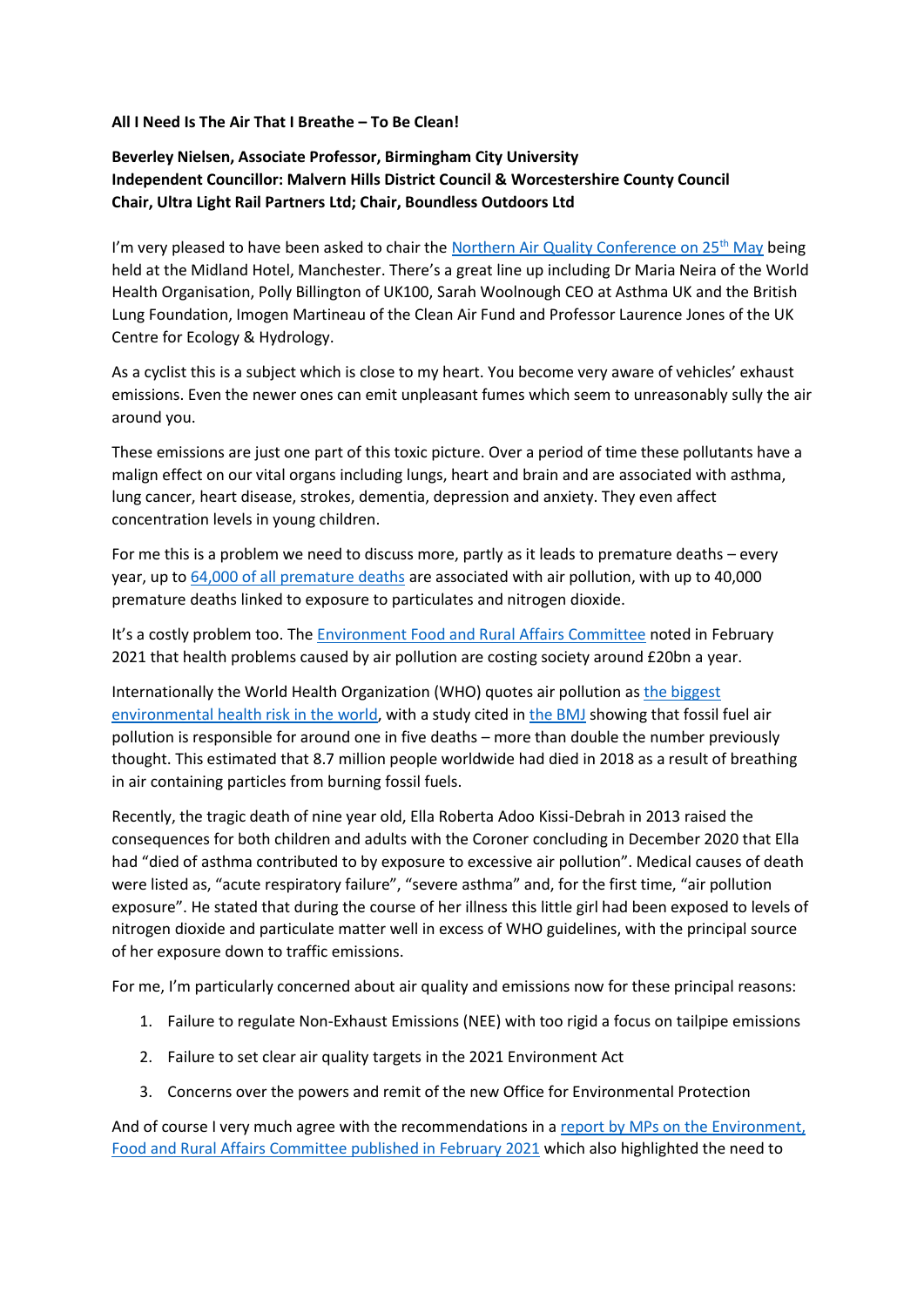urgently address health inequalities with further research into the links between poor air quality and Covid-19, along with addressing poor air quality around schools.

In light of all this, it seems there's a pressing need to roll out more Clean Air Zone options to deliver better air quality in urban areas driving integrated transport solutions.

Whilst some air pollutant emissions have reduced (as can be seen from the chart below) nitrogen oxides and particulate emissions have not declined fast enough. Vehicle emissions previously regulated by Euro emissions standards, now incorporated into UK law, define acceptable limits for exhaust emissions, but, notably, these do not include tyre emissions, a growing source of PM emissions.





The index line is a comparator that shows the level of emissions if they had remained constant from the beginning of the time series

Clean Air Zones, introduced to drive better air quality standards in urban environments, have certainly helped to raise the focus on air quality in our cities but these too are focussed purely on exhaust emissions. The Birmingham Clean Air Zone introduced in June 2021 has seen 20% falls in [nitrogen dioxide levels](https://inews.co.uk/news/birmingham-clean-air-pollution-charging-driving-city-centre-1185720) when compared to the same period in both [2019 and 2020](https://www.centreforcities.org/blog/is-birminghams-clean-air-zone-hurting-its-city-centre/) but as a note by the Defra Air Quality Expert Group points out, there is [no legislation currently in place aimed at](https://uk-air.defra.gov.uk/assets/documents/reports/cat09/1907101151_20190709_Non_Exhaust_Emissions_typeset_Final.pdf)  [limiting or reducing Non-Exhaust Emissions \(NEE\).](https://uk-air.defra.gov.uk/assets/documents/reports/cat09/1907101151_20190709_Non_Exhaust_Emissions_typeset_Final.pdf)

Data from the UK National Atmospheric Emissions Inventory indicates that particles from brake wear, tyre wear and road surface wear make up 60% and 73% (by mass) of PM2.5 and PM10 emissions from road transport and that these will become more dominant in the future.

Some research by **[Emissions Analytics](https://www.emissionsanalytics.com/news/whats-in-a-tyre#:~:text=Emissions%20Analytics%27%20testing%20shows%20that,increases%20to%20around%20one%20thousand.)** used a gas chromatograph to identify compound emissions resulting from tyre abrasion as shown in the illustration below.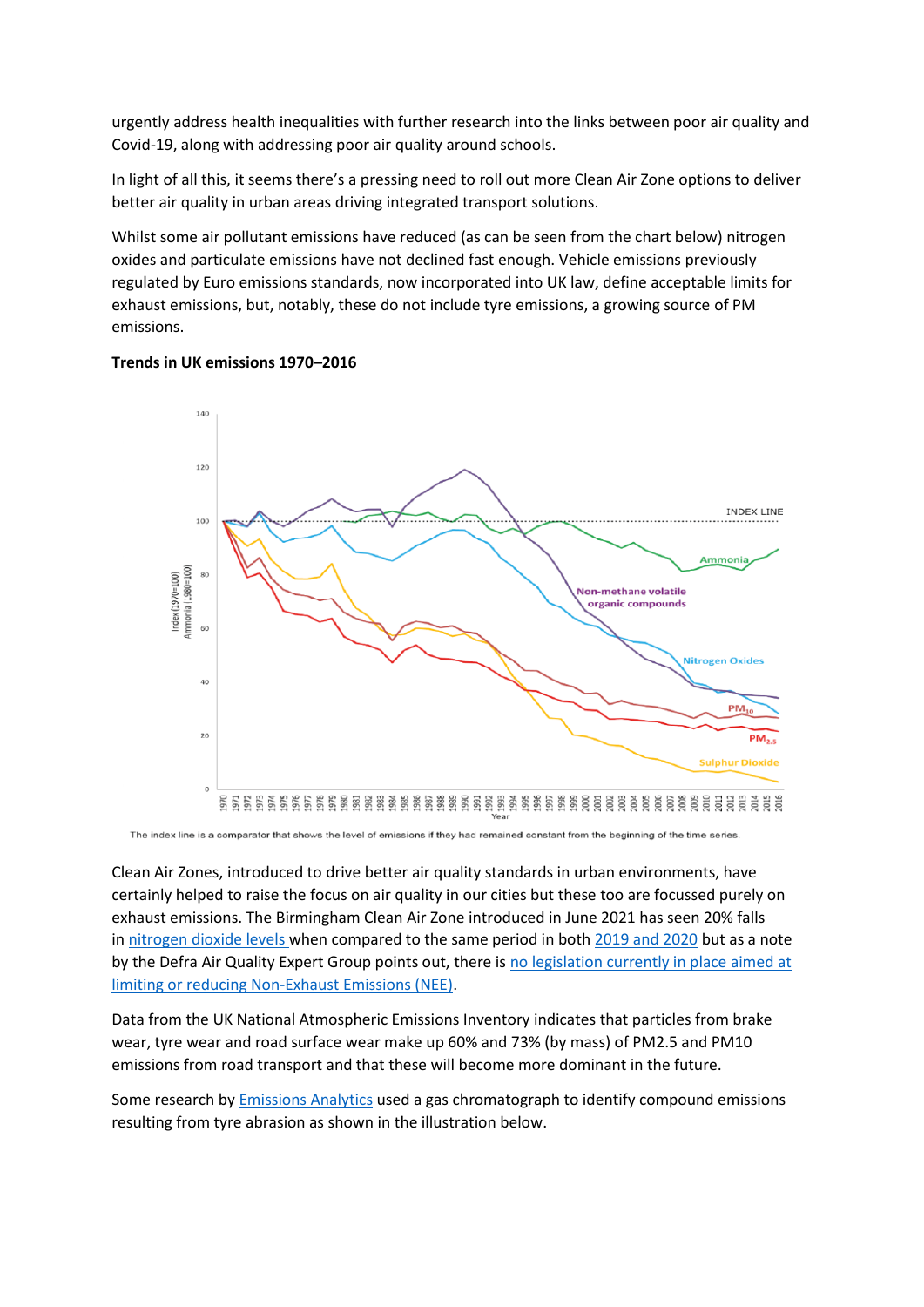

These include alkanes affecting lungs, liver, kidney and the brain. Cycloalkanes lead to headaches and dizziness. Terpenes are generally less problematic whereas aromatics, such as benzo(a)pyrene, are often noted as carcinogens, as are nitrogen-containing compounds such as quinoline.

[As a party](https://publications.parliament.uk/pa/cm5801/cmselect/cmenvfru/468/46805.htm#_idTextAnchor005) to the Gothenburg Protocol, the UK is subject to national emissions ceilings for sulphur dioxide (SO2), nitrogen dioxide, volatile organic compounds (VOCs), ammonia (NH3) and PM2.5. These are translated into UK law as annual emissions reductions targets via the National Emission Ceilings Regulations 2018.

The EU Air Quality Directive, along with other EU air quality legislation sets "limit values" on the levels of permissible outdoor air pollution which must not be exceeded. Whilst now incorporated into UK retained law, since Brexit, the European Commission is no longer able to enforce these limits through the European Court of Justice.

Prior to leaving the EU, Client Earth took the UK government to the Court of Justice of the European Union, winning their case over the government's failure to protect the UK public from toxic air pollution. The Court [ruled](http://curia.europa.eu/juris/document/document.jsf?text=&docid=238474&pageIndex=0&doclang=EN&mode=lst&dir=&occ=first&part=1&cid=3502431) on the UK's 'systematic and persistent' failure to stay within legal limits for dangerous nitrogen dioxide since 2010 and its failure to put plans in place to tackle the problem in the shortest possible time.

Client Earth, having already taken government to Court and won in the UK three times previously, commented on this failure stating that it was 'passing the buck to local authorities' whilst highlighting the role of Clean Air Zones in reducing nitrogen dioxide levels as 'the most effective solution'

Since leaving the EU the Office for Environmental Protection, to be set up as part of the new Environment Act, is due to become the central institution holding the UK government to account for breaches of its environmental responsibilities.

Whilst campaigners (and the House of Lords) recently promoted WHO air quality guidelines as a minimum to be formalised in the Environment Act, this was resisted by government, with no firm targets included in the Act and questions remaining over whether the Office for Environmental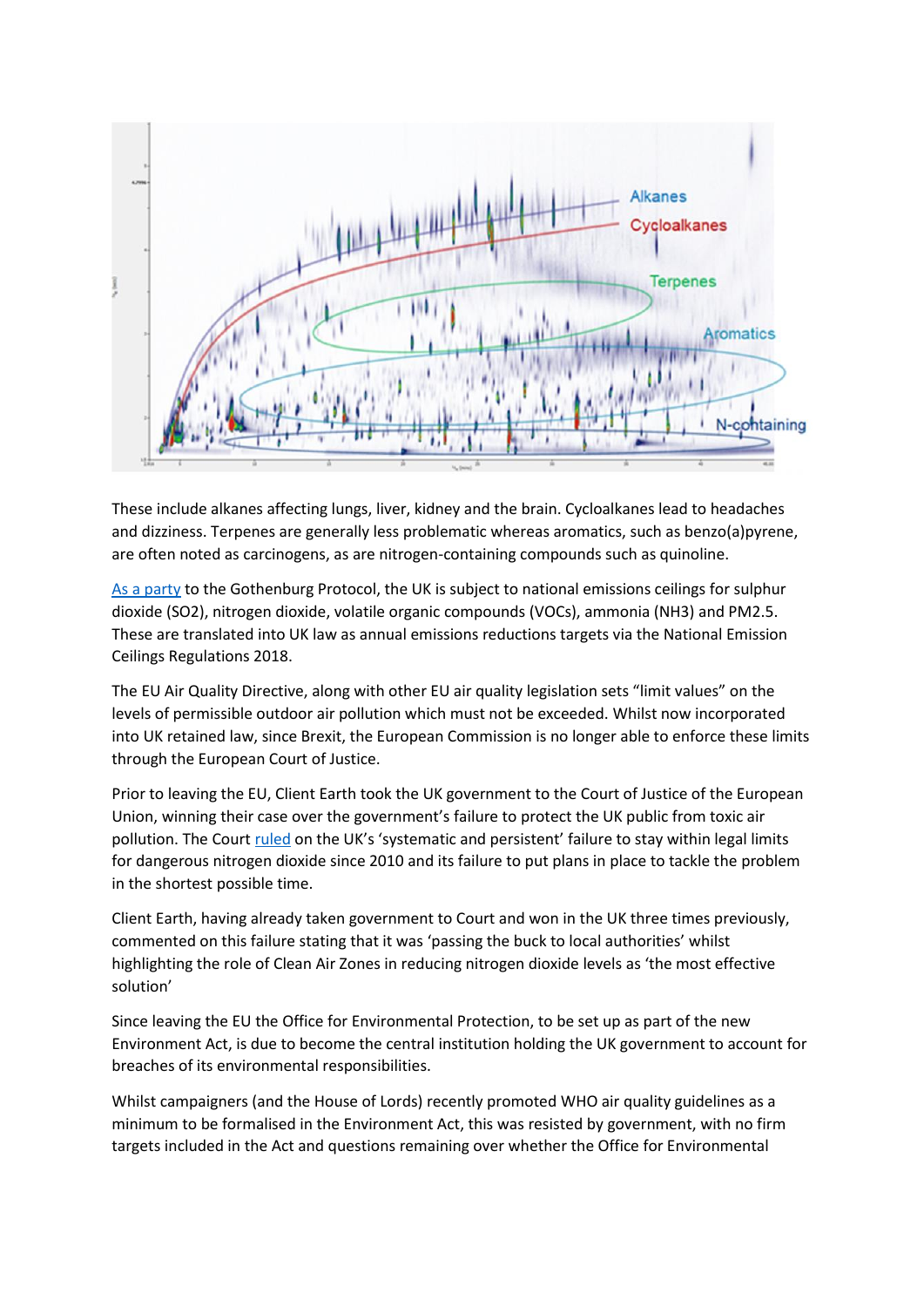Protection will have sufficient independence, authority and resources to secure genuine improvements in environmental and public health standards.

Rather than setting the targets in the Act itself, the Act looks to [empower the Secretary of State to](https://airqualitynews.com/2021/12/20/environment-act-where-did-we-get-to-on-air-quality/)  [set long-term air quality \(and other environmental\) targets.](https://airqualitynews.com/2021/12/20/environment-act-where-did-we-get-to-on-air-quality/) There is also a specific requirement for the Secretary of State to set a shorter-term legally binding target to reduce PM2.5 in ambient air, together with draft regulations to be put before Parliament by 31 October 2022, on at least two air quality targets, one on PM2.5, with another long-term target.

This complex and time-consuming approach is rather reminiscent of the recent fiasco over raw sewage discharges into rivers and the government's last minute U-turn in creating a duty on water companies requiring them by law to 'show a reduction in sewage overspills over the next five years' rather than banning this practice outright.

In raising the profile of air pollution and the impact it has on all our lives we're talking about the health and well-being of our population as whole, our environment and the legacy we leave to our children and their children. Now is surely the time to monitor and target not only exhaust emissions but non-exhaust emissions, to ensure clear targets are set in monitoring air quality and to deliver an Office for Environment Protection that can properly control those involved. Using Clean Air Zone options are already delivering improvements providing case studies for the willing to follow.

To improve air quality local authorities have been setting up Clean Air Zones (CAZ). There are various types of CAZ – charging and non-charging — and four classes –  $A$ , B, C and D, with each class covering a different variation of potentially polluting vehicles including buses, coaches, private hire vehicles, HGVs and LGVs. 'D' is the only class to include cars and each local authority is able to decide for itself what level of restrictions to apply.

A number of cities have recently introduced these – some as required by government. A useful article by [Motoring Research](https://www.motoringresearch.com/advice/what-are-clean-air-zones/) covers current and anticipated zones, explaining the differences between the various Classes as well as between CAZ, Ultra Low Emission Zones and Zero Emission Zones.

In Worcester, the city closest to where I live, we have an [Air Quality Management Area](https://uk-air.defra.gov.uk/aqma/list?la=W&country=all&pollutant=all) in place. Green City Councillors brought forward a Notice of Motion to deliver more investment in air quality monitors across the city but this was blocked. In one built up area of the city in a narrow street that gets congested at peak times, restrictions have been put in place banning cars between 3.30pm and 6.30pm. In a bid to trigger further action, Green Councillors are calling for real-time monitoring of air quality through the day so motorists and residents can see actual levels of pollution across the city. But crucially this approach does not deliver any revenue stream empowering cities to take further steps to ameliorate the impact of poor air quality – active mobility corridors, more Demand Responsive Transport, Community Transport, car shares, bikes, scooters and further greening of our urban environment.

The Green Alliance report [on the Case for Clean Air Zones](https://green-alliance.org.uk/wp-content/uploads/2021/11/The_case_for_clean_air_zones.pdf) highlights the modelled and real impacts in our cities. For example, Birmingham's impact assessment found that the health and environmental benefits for 2020 alone equating to over £50 million. Modelling work by Bristol in 2019 demonstrated the financial benefits of a CAZ D as being five times greater than those of a CAZ C. London's ULEZ achieved the following in its first ten months:

- \* 37% per cent reduction in NO2 concentrations at central London roadsides
- \* 35% reduction in NOx emissions from road transport in the central zone
- \* 6% fall in CO2 emissions from road transport in the central zone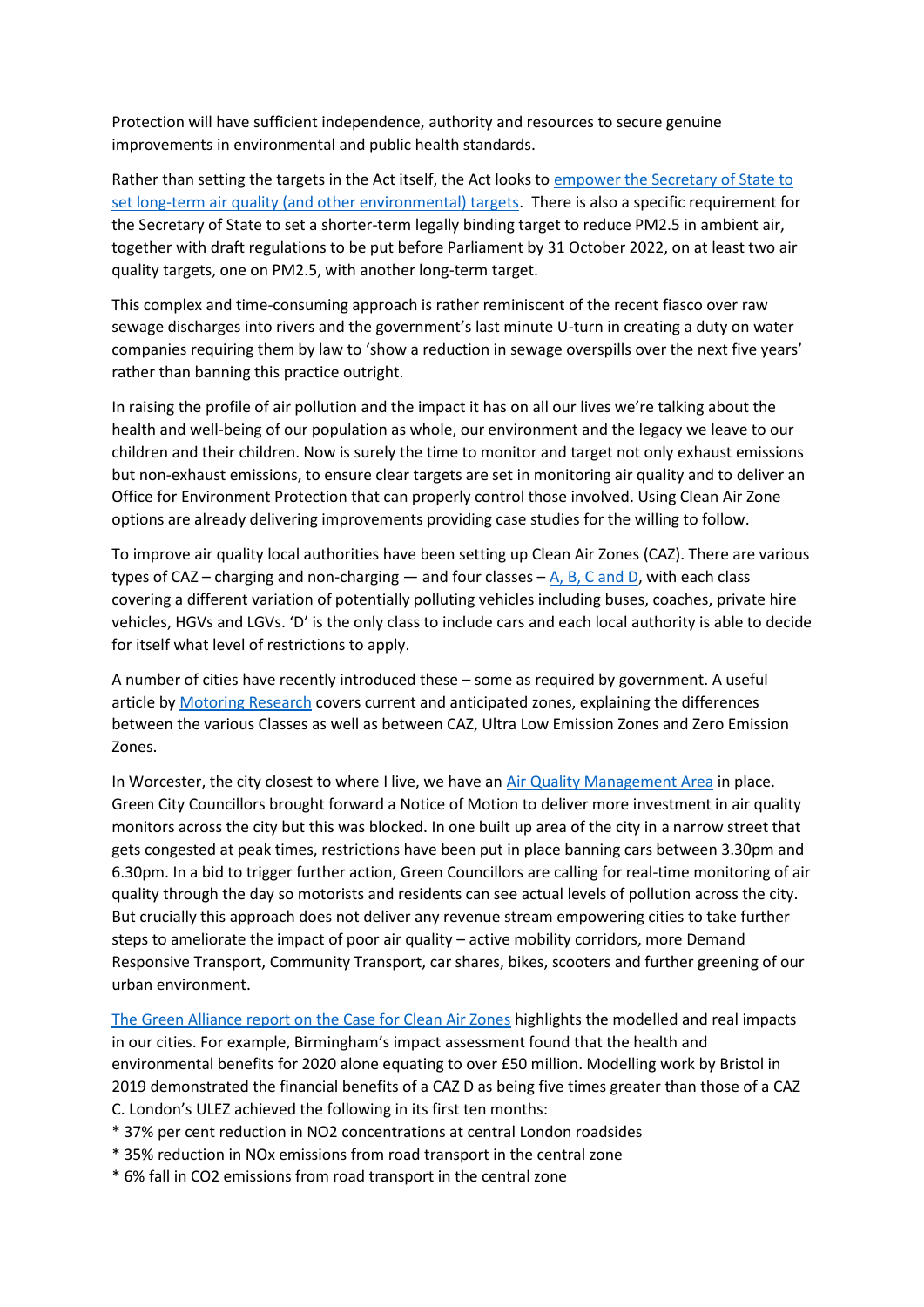\* 3 to 9% fall in traffic flows in central London

\* 49% reduction in non-compliant, more polluting vehicles, equivalent to 17,400 vehicles, detected in the zone.

Given the pressure on government to improve air quality, other towns and cities are anticipated to introduce further variations on clean air zones to suit their circumstances. Clean Air Zones may well be a means to stimulate integrated transport hubs, such as those seen in European cities and providing greater choice in terms of mass transit options for residents, linking alternative modes together in providing ease of transport interchange and as a means of facilitating a real alternative to the car, responsible for almost 70% of total greenhouse emissions, as shown below.